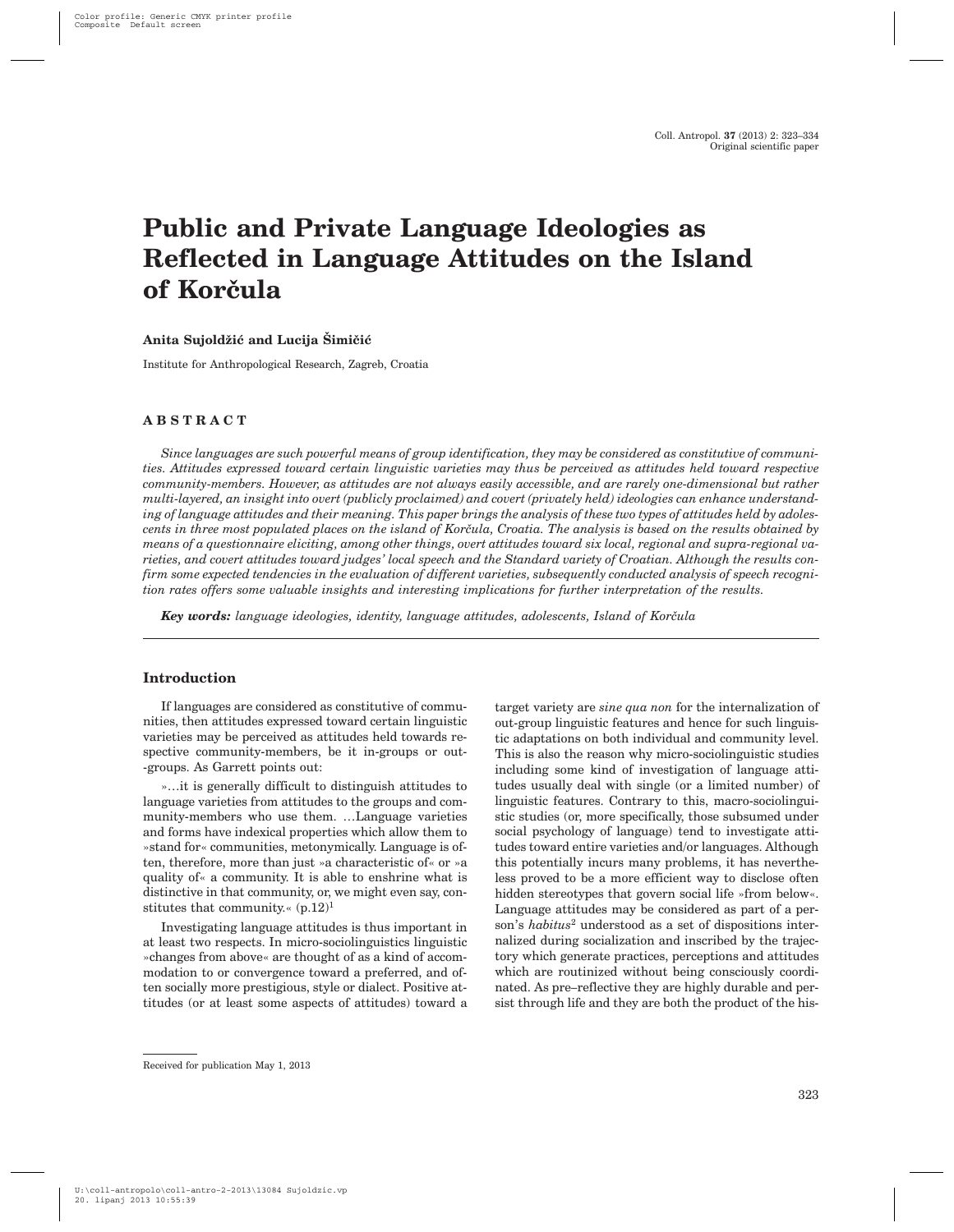tory of the habitus, and the resource of its continuous reproduction. Members within different groups are considered to share the same habitus which determines the social identity and behavior of individuals. An important output of habitus is the person's taste, or attraction to certain practices and objects, including linguistic practices. Since it is a product of the habitus, it is both immediate and emotional, and structured by power and social positions. The attitudes internalized in the course of a lifetime can be expressed in various contexts including, but not limited to, education, labour market, legislative practices, health care, and not less importantly, intergenerational language transmission. The latter may affect, not only minority and/or endangered languages, but can also be relevant in the case of local and/or regional varieties, or can affect maintenance or abandoning even of single linguistic features. Attitudes therefore underpin virtually all sociolinguistic and social psychological phenomena such as stereotyping, positioning of »us« and »them«, or relating to different social groups. As these evaluations are socially constructed through the relation to the »other«, in terms of differences perceived in other languages or dialects and their speakers,<sup>3</sup> the most challenging aspect of language attitude research is »to assess whether specific manifestations or indices of evaluative stances to language varieties or users are reliable indicators of underlying social tendencies«  $(p.10)^1$ .

As postulated by language attitude approach, evaluations of language varieties – dialects and accents – do not reflect either linguistic or aesthetic quality *per se*, but rather are expressions of social convention and preference which, in turn, reflect an awareness of the status and prestige accorded to the speakers of these varieties.4 A considerable literature on language attitudes indicates their stereotypical nature as individual speakers of different varieties are usually evaluated in terms of the group to which they are seen to belong, based on their stereotypes and beliefs about members of that group. Evaluations of speakers typically fall into two or three broad categories, which reflect either speaker competence and/or status, or social attractiveness and/or solidarity. The research conducted so far has demonstrated that generally lower–class, minority, and »provincial« speech styles often have positive connotations in terms of solidarity and attractiveness, but their speakers are typically evaluated as being less competent, less intelligent, and less successful than are those who enjoy some regional, social, or majority status<sup>5,6</sup>. These findings confirm that what we perceive about a person's culture and language is what we have been conditioned by our own culture to see, and by the learned stereotypical models already built around our own, passed on to us by the generations before us and the society around us<sup>7</sup>. Thus, language attitudes tend to bear the imprint of the dominating language ideologies found in a particular speech community. The social meaning speakers make of a particular linguistic form, the ideas with which they frame their understanding of linguistic varieties and map these understandings onto people, events, and activities that

hold meaning for them<sup>8</sup> are shaped by publicly circulated belief systems and mediated by an ideological and indexical interpretation of the meaning of language use<sup>9</sup>. In his discussion of the ideology of dialect in Switzerland, Watts emphasizes the importance of three factors necessary for the formation of language ideologies: a) institutionalization of such shared beliefs into an »officially sanctioned set of social procedures«; b) their connection to other non-linguistic beliefs crucial for collective identity of a community; and c) their unquestioned acceptance by a group and internalization of such beliefs by individual speakers<sup>10</sup>. All three assumptions imply that language ideologies are deeply rooted beliefs that most community members will be well aware of. Their communally shared status suggests the likelihood of their reproduction in the form of conscious and overtly expressed attitudes<sup>11</sup>. Moreover, their internalization might affect also their subconscious attitudes which are more likely to include privately held ideas concerning language practices in a given community in the form of covert ideology.

Early research on language attitudes focused mostly on evaluation of different languages often in bilingual contexts where most judges were familiar with the varieties in question. The assumption was thus that the judges knew exactly what variety (language) was spoken by a stimulus speaker they were asked to evaluate. This assumption is, however, less valid in multilingual or, even more so, in multidialectal communities in which judges may not always be aware of the differences characteristic of single varieties. Although people can and do form attitudes even about things not familiar with, such attitudes are less stable and more prone to change, and are less likely to engage the behavioral component of an attitude. While the lack of correct geographical placing of a stimulus speaker and/or recognition of a variety spoken does not necessarily invalidate judgments made by respondents as indicated by some earlier studies<sup>6,12</sup>, it nevertheless reveals certain social stereotypes, especially if misrecognitions and attributes assigned to misrecognized stimulus speakers are not completely random. This is so because recognition is inextricably linked with different dimensions of attitudes themselves, that is the recognition of a variety often occurs concomitantly with the formation of attitude towards that variety, which makes it »closely bound up with affective and evaluative processes« characteristic of attitude1.

# *Previous research on language attitudes in Croatia*

Until recently the investigation of non-standard varieties was a field reserved for traditional dialectology in Croatian linguistics, while research into social and symbolic function of vernaculars was largely neglected<sup>13</sup>. The exception to this are few indirect studies of language attitudes14, while language attitude studies that employ direct methods have been more common in foreign language teaching, and have been conducted significantly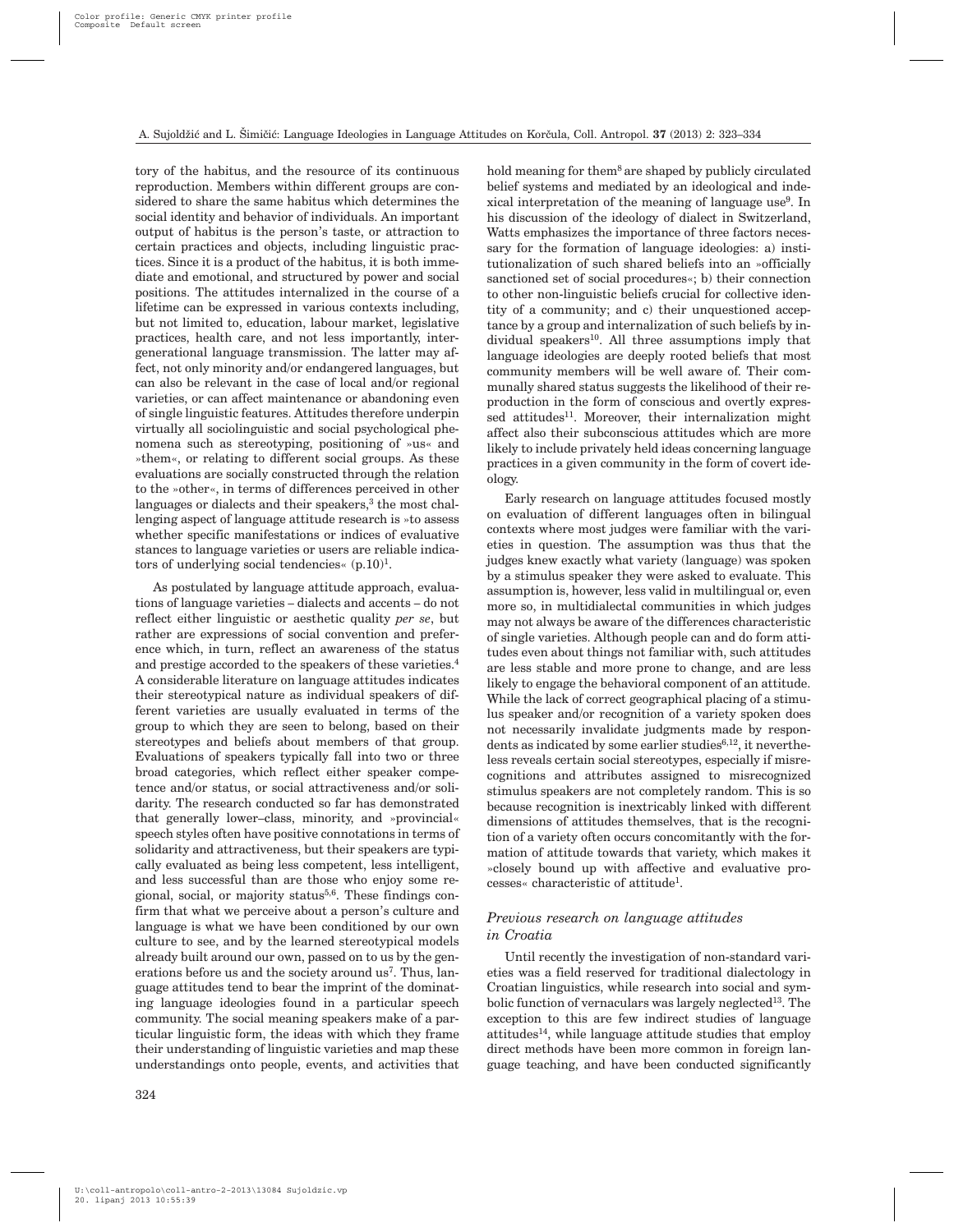less with the goal of estimating attitudes toward different linguistic varieties in the context of Croatian linguistic space<sup>15</sup>.

During the last decade a series of studies on attitudes toward different varieties found in Croatia, employing both direct and indirect methods, have been performed16–20. In all these studies, the acceptance of one's own speech was proven to be an important element of identification. High ratings of one's own speech was confirmed in the study investigating language attitudes in a variegated sample of Zagreb high-school students<sup>16</sup>. As in other similar studies conducted elsewhere, this one confirmed exceptionally high ratings of a standard variety speaker in terms of competence, but also its low standing in terms of social attractiveness. The local – urban as much as rural – varieties were evaluated best for the latter dimension. In Istria, for instance, regardless of the overwhelming discursive multiculturalism, local varieties (especially the urbanolect of Pula) were perceived as the most desirable in terms of social acceptability and as a means of achieving social cohesion $17,18$ . Regional language loyalism in Istria, however, appears to be restricted largely to speakers whose parents, like themselves, were born in Istria. On the other hand, immigrants of the first and second generation displayed a different pattern of perceptions from established residents. They were more likely to evaluate positively both Standard Croatian and Zagreb urban vernacular and less likely to endorse local Istrian varieties. Additionally, respondents of lower socioeconomic status, while significantly more positive about the social status of non–standard Croatian varieties, judged both standard varieties as very much more important for their educational career than the non-standard ones, reflecting, perhaps, the disparity noted by Bourdieu<sup>2</sup> between those who can only recognize and aspire to the power of authorized usage of a legitimate language, compared to those who have »knowledge« and are therefore able to exploit it.

Notable difference between the two mentioned studies and the one conducted on the island of  $\mathrm{Vis}^{19,20}$  is that on the farthest populated island in the Adriatic, urban vernaculars of the towns of Split and Zagreb were rated similarly, while the local insular varieties were evaluated best in their respective towns, both in terms of competence and social attractiveness. Imbalance in the distribution of sociopolitical power in the two main settlements on the island (main town of Vis and Komiža settlement) was reflected in non-reciprocal evaluation of the »insular Other«; whereas the judges from Komiža rated Vis speaker only slightly lower than their co-citizen, the difference was far more pronounced in the ratings of Komiža speaker by the judges from Vis. The results of these studies indicate a great deal of variation in the dialect perceptions in different parts of Croatia, which challenges the inference that there is a consolidated, single ideological set in the evaluation of the examined varieties in terms of standard/vernacular(s) dychotomy.

#### *Sociolinguistic situation on the island of Korčula*

The island of Korčula is one of the largest islands (276) km2) in Croatia situated in the southernmost part of the central East Adriatic area. Its characteristic elongated shape (46.8 km in length with an average width of 5.3 km) has been an important factor that contributed to linguistic and cultural diversification on the island. Administratively the island belongs to Dubrovnik-Neretva County (with Dubrovnik being the administrative centre of the region), although culturally it is oriented more towards central Adriatic region and in particular towards the town of Split as its main urban centre. Korčula town has been the only urban settlement and the administrative centre on the island since the Venetian times. Because of its position on the eastern coast of the island, it functions as the main gravitational centre mostly for the inhabitants of the eastern  $(Lumbarda, Žrnovo, Pupnat,$ and Račišće) communities on the island, whereas Vela Luka has the main function on the western (Smokvica, Cara, Blato) part of the island. Vela Luka is the most recently founded permanent settlement (end of 18th century); before it was only the harbour of the village of Blato, which is the largest rural settlement on the island. The total population of the island was 15522 in 2011. Figure 1 represents a simplified map of the island with the major settlements.



*Fig. 1. The largest settlements on the island of Korčula.* 

The contemporary linguistic situation in the island of Korčula is marked by the presence of two dialects of the Croatian language –  $\text{Čakavian}$  and  $\text{Štokavian}$ . It is often defined as the southern border of the Cakavian and Stokavian groups of dialects (Finka, 1971), with all settlements except for Rašiće considered to belong to the Čakavian area. Račišće was founded by the Štokavian Ikavian settlers from the Croatian hinterland and western Herzegovina by the end of the 17th century. Other idioms that are generally grouped as Cakavian are, however, interspersed with Stokavian elements, but differ significantly among themselves due to the degree of Stokavian superstrate, which depended primarily on migrational flows of Štokavian speakers from the mainland, and the strength of linguistic influence they exerted on the autochthonous varieties $21$ . The degree of dialectal interference is also high in all the insular varieties, as a consequence of modern communication and education and the strong influence of Standard Croatian (basically Stokavian) through the breaking of the island's former isolation which favoured the conservation of older linguistic (^akavian) traits.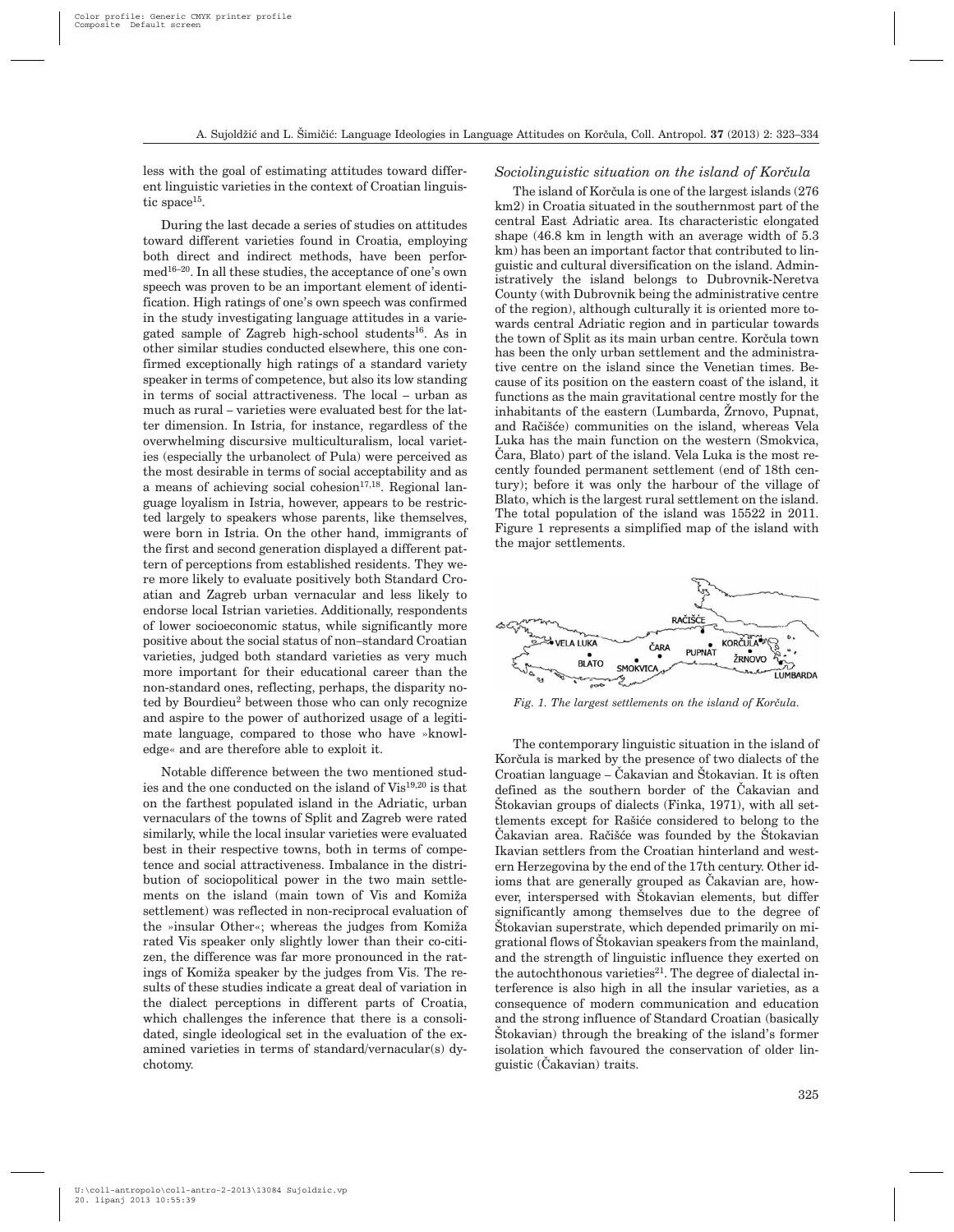As on other Dalmatian islands, on the island of Kor čula there are also notable differences between the only urban variety on the island on the one hand, and rural varieties on the other<sup>21</sup>. Historically, during the long period of Venetian rule (1420–1797) Venetian elements had a powerful influence on the Croatian language of the islanders, primarily in the town of Korčula, and indirectly through the urban population on the island's rural areas. This Romance influence left visible traces in the island's cultural vocabulary connected with the urban and public life, religion, shipbuilding, etc., while it was less evident in the terminology of agriculture, and flora and fauna. The fact that the town of Korčula was the seat of the Venetian rule for the island led to considerable differences between town and country in the way in which foreign elements were absorbed. While the town was always bilingual (and thus foreign elements became only slightly adapted and underwent much less change) the villages remained clearly unilingual and received foreign elements only indirectly from the town adapting them as much as possible to their own linguistic systems. Under the influence of folk etymology, popular humor, arbitrary interpretation, etc. the forms of this adaptation highly varied, and produced different specific traits in local  $subdialects<sup>22</sup>$ .

#### *Research questions*

The aim of this paper is to identify the most common stereotypes held by adolescents on the island of Korčula toward different linguistic varieties found on the island and their speakers. More specifically, our goal was to find out possible differences in the evaluation of six varieties characterized by different geographical scales (local, regional, and supraregional) and different prestige between groups of judges depending on their origin and present place of living. The validity of subconscious (covert) attitudes toward one's local speech and the Standard variety was compared to conscious (overt) attitudes elicited by direct questions with the aim of analyzing pervasive ideologies among the youth on the Island of Korčula as an example of a Croatian micro-region. Subsequently, in order to shed light on some of the apparent inconsistencies and unexpected results, we were interested in finding out if and to what extent the recognition of speech in indirect language attitudes testing was relevant in the evaluation of stimulus speakers. We tested the recognition rates for the whole sample and for groups of judges from different places in order to compare the results of in-groups and out-groups.

### **Research Methods and Sample**

The data analyzed and presented here are derived from a Sociolinguistic Questionnaire\* aimed at eliciting responses to several major topics such as language atti-

tudes, domains of language use, self-identification as well as experience of a local milieu and traditions. Only parts of the analysis will be presented in this paper. Beside some general questions regarding certain demographic variables (sex, residence, origin and place of birth, and socio-economic status), these include questionnaire sections concerning covert and overt language attitudes. While overt language attitudes were measured by means of a modified Likert scale based responses (1–4) to a number of statements regarding both a locally spoken and the standard variety of Croatian, a version of the matched-guise test (MGT), often referred to as verbal- -guise test (VGT) was used to detect covert language attitudes. Whereas one and the same stimulus speaker takes on different guises in MGT, VGT allows different speakers to perform in stimulus audio-recordings. The covert attitudes were measured toward three local varieties (those of Korčula, Lumbarda, and Blato), the most influential regional urbanolect of Split, the urbanolect of the Croatian capital Zagreb, and Standard Croatian. Unidirectional gradable semantic-differential scales for personality traits were accompanied by several other questions concerning the »grammatical correctness« and »pleasantness« of a variety, the supposed educational background of the speakers, their aptness to work as TV/radio speakers, and finally by two questions checking a respondent's recognition of a variety.

The Sociolinguistic Questionnaire was administered to high-school students aged 14 through 19  $(X=16, SD=$ 1.19) in three most populated places on the Island of Korčula: 231 (43.3%) in Korčula, 156 (29.2%) in Blato, and 147 (27.5%) in Vela Luka (total: N=534). The sample consisted of 279 (47.4%) males and 253 (52.2%) females. The vast majority of the judges were born on the island of Korčula (N=417, 78.1%), while  $17.4\%$  (N=93) were born elsewhere in Croatia  $(N=73, 13.7\%$  of the total originating from Dalmatia), and  $4.3\%$  (N=23) were born abroad. When the origin (place of birth) of the judges' parents is taken into consideration, it results that about a third of the sample  $(N=168, 31.5%)$  is »completely« from Korčula, i.e. both a respondent and his/her parents are born on the island; somewhat fewer (N=249, 46.7%) are born on the island but have at least one parent born elsewhere; a small minority of the judges (N=30, 5.6%) originate from Korčula but are not born there, while  $16.1\%$  (N=86) moved to the island although neither of the parents was born there. In view of these data, a simplified version of Regionality Index (RI) devised by Chambers<sup>23</sup> was used to differentiate between judges based on their place of birth and their parents' origin.

Our RI scale shown in Table 1, consisted of five levels: true indigene, i.e. born on the Island of Korčula and having both parents from the island (RI1); born on the island and having one parent born elsewhere (RI2); born

<sup>\*</sup> A slighly modified and somewhat extended version of the questionnaire was employed as in earlier studies in Zagreb,  $^{16}$  Istria,  $^{17}$  and on the island of Vis<sup>19</sup>. \*\* Chambers used a 7-point Regionality Index (RI) in his Dialect Topography project in order to be able to assess the allochtonous linguistic influence of

speakers who are not natives to a region under investigation.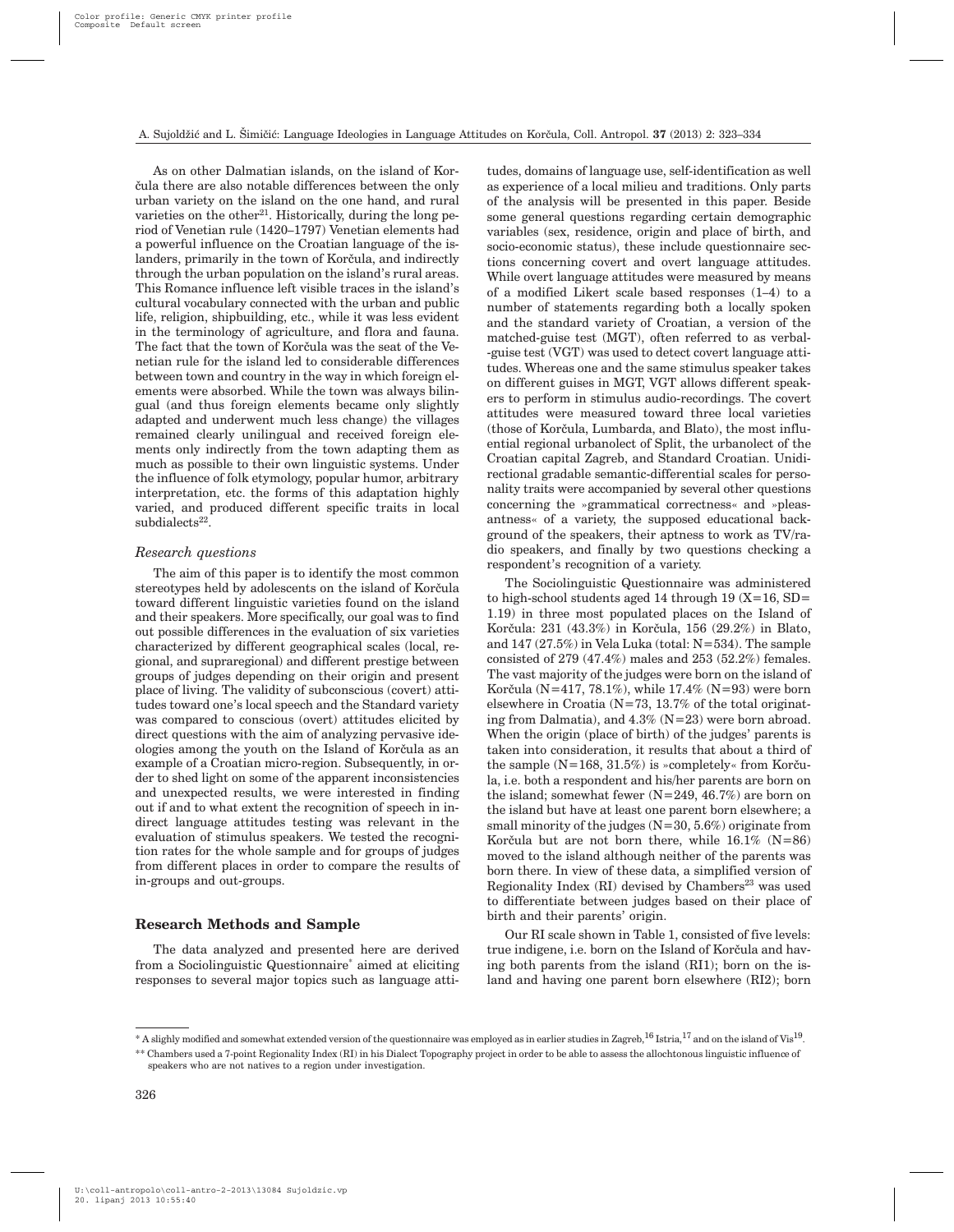|           | RI 1          | RI <sub>2</sub> | RI 3          | RI 4         | RI 5          |
|-----------|---------------|-----------------|---------------|--------------|---------------|
| Korčula   | $26.8\%$ (62) | $20.3\%$ (47)   | $21.2\%$ (49) | $5.6\%$ (13) | $25.5\%$ (59) |
| Vela Luka | $36.7\%$ (54) | $31.3\%$ (46)   | $18.4\%$ (27) | $3.4\%$ (5)  | $10.2\%$ (15) |
| Blato     | $33.3\%$ (52) | $32.7\%$ (51)   | $18.6\%$ (29) | $7.7\%$ (12) | $7.7\%$ (12)  |

**TABLE 1** THE DISTRIBUTION OF THE SAMPLE IN KORČULA, VELA LUKA, AND BLATO ACCORDING TO THE REGIONALITY INDEX

on the island and having both parents born elsewhere (RI3), not born on the island and having at least one parent born on the island (RI4); true interloper, i.e. neither respondent nor his/her parents born on the island (RI5). While people seem to be less mobile on the western part of the island (Vela Luka and Blato) as there are many more »true indigenes« than »interlopers«, it seems that the opposite is true for the town of Korčula, which is the largest centre situated nearest to the mainland, across approximately 1.5 km wide Pelješac Channel (Figure 1).

Although a mere 0.9% of the respondents do not declare to be of Croatian nationality, only 10.9% consider standard Croatian to be their mother-tongue. The majority of the sample (83.5%), however, prefers to identify a local variety of Croatian as their first language.

The relevant parts of the questionnaire were analyzed by means of descriptive statistics, correlation analyses, and tests of difference (t-test, Kruskall-Wallis test, and ANOVA, depending on the type of data).

## **Results**

The analysis was carried out in several steps. First, covert language attitudes were analyzed based on the results of verbal-guise tests towards relevant varieties. Overt attitudes toward a local variety and the standard were analyzed and subsequently compared with covert attitudes toward the same two varieties. Secondly, the effect of origin and place of residence for both covert and overt language attitudes was tested. Finally, the level of correct recognition of different (tested) varieties was analyzed in order to check for its role in reporting language attitudes.

## *Comparison of covert and overt attitudes among youth on the island of Korčula*

For the majority of recordings an adapted set of personality traits commonly used in MGT studies $1,24$  was split into two factors by means of Principal Component Analysis: social attractiveness (sincere and direct, reliable and responsible, friendly and nice, warm and kind, witty and cheerful), and competence/status (educated, clever, apt and nimble, successful, well off, having a good job, determined and self-confident). All of the obtained scales result reliable (Chronbach  $\alpha$ >0.80 for all speech recordings).

Overall, the best perceived speaker is the one who spoke in the Standard Croatian variety  $(X=3.48, SD=$ 0.66), followed by the speaker from Split  $(X=3.44, SD=$ 

0.72) while the least favoured one is from the town of Korčula (X=2.82, SD=0.66). However, the differentiation of the responses into »social attractiveness« and »status« based on Principal Component Analysis (Figure 2) indicates the highest standing of the Standard variety in terms of status  $(X=3.68, SD=0.71)$ , but also its second lowest standing in terms of social attractiveness  $(X=$  $3.20$ , SD=0.77), which is just slightly above that of Zagreb  $(X=2.97, SD=0.76)$ . The speech of the Croatian Standard speaker is rated, not only as the most »grammatical« one  $(X=4.15$  on a 1 (min) to 5 (max) scale, SD= 1.02), but also as the most »pleasing to the ear«  $(X=3.48,$  $SD=1.15$ ). This speaker is perceived as the most educated one (X=2.53 on a scale from 1 (elementary school completed) to 3 (higher education completed), SD=0.57). A very high ranking of this speaker is also revealed by 77.7% who believe that this person could work as a TV/radio announcer and 30.1% who would like to speak like him. Notable is, however, the discordance between the estimated social attractiveness of the Standard speaker and the pleasantness of his speech, as this variety scored highest for the latter dimension (see Table 2).

The speaker from the town of Split (most dominant urban variety) was evaluated as the most attractive socially  $(X=3.56, SD=0.81)$ , which is also significantly superior to all the other ones (p<0.05 on a t paired-sample test). On all other dimensions this speaker received second best evaluations. The three local varieties stimulus speakers from Korčula, Lumbarda and Blato were evaluated lowest for all the variables that imply some kind of scholarship: educational level, grammatical correctness, as well as status. Among the three, the speaker from Korčula was ranked lowest in all respects. Although such a finding is not completely unexpected, it is surprising that these insular varieties are not estimated better for »pleasantness«, and come only after the Standard and the regional urbanolect of Split. The speaker from Zagreb was judged as the least socially attractive and the least pleasant, but was estimated quite high on status, presumed educational level obtained, and »grammatical correctness« (third in rank for all three variables, see Figure 2 and Table 2).

The majority of the judges thought that the stimulus speakers could not be suitable as TV/radio announcers, with the Standard variety speaker being the only exception to this (in which case 77.7% of the judges think this would be acceptable). Generally, the judges would not like to speak like any of the stimulus speakers. The only varieties that scored significantly higher than the rest are the Standard and Split varieties (30.1% and 28.7% re-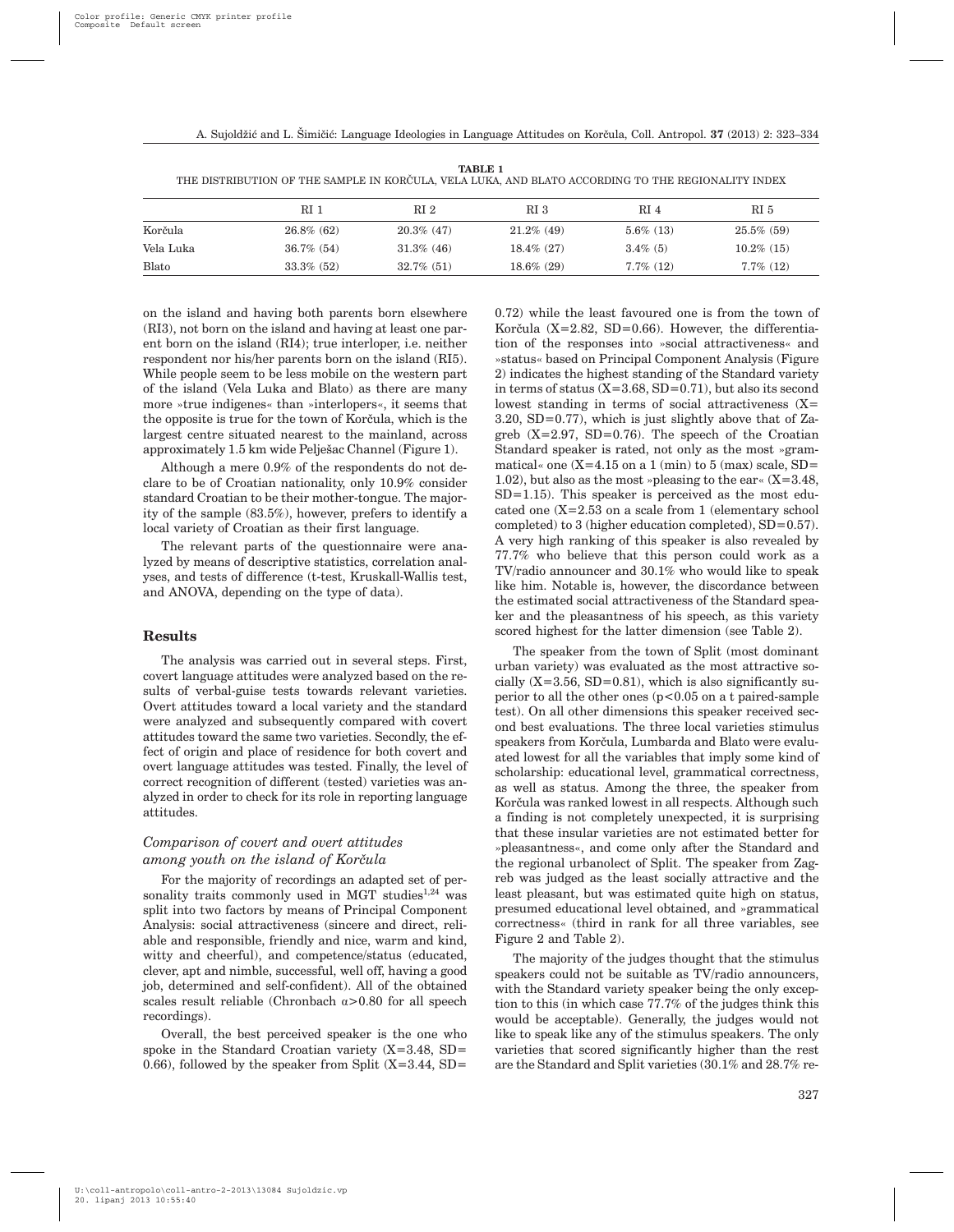| Speech<br>Variety | Pleasantness<br>$(1-5)$ |      | Grammatical<br>correctness $(1-5)$ |      | Educational<br>level $(1-3)$ |      | »This person<br>could be a TV/<br>radio announcer.« |        | »I'd like to<br>speak like<br>this person. |        | »I understand<br>the speech of<br>this person. |        |
|-------------------|-------------------------|------|------------------------------------|------|------------------------------|------|-----------------------------------------------------|--------|--------------------------------------------|--------|------------------------------------------------|--------|
|                   | M                       | SD   | М                                  | SD   | М                            | SD   | Yes $%$                                             | No $%$ | Yes $%$                                    | No $%$ | Yes $%$                                        | No $%$ |
| Korčula           | 2.35                    | 1.26 | 1.54                               | 0.87 | 1.45                         | 0.55 | 11.8                                                | 87.3   | 14.8                                       | 84.3   | 76.6                                           | 22.8   |
| Lumbarda          | 2.50                    | 1.21 | 1.97                               | 1.05 | 1.82                         | 0.53 | 9.2                                                 | 89.7   | 12.2                                       | 86.3   | 78.8                                           | 19.7   |
| Blato             | 2.54                    | 1.25 | 1.81                               | 1.01 | 1.53                         | 0.58 | 10.5                                                | 88.4   | 15.2                                       | 83.5   | 83.7                                           | 15.5   |
| Split             | 3.37                    | 1.12 | 2.65                               | 1.03 | 2.17                         | 0.51 | 31.5                                                | 67.6   | 28.7                                       | 70.4   | 94.2                                           | 5.2    |
| Zagreb            | 2.15                    | 1.02 | 2.23                               | 1.11 | 1.99                         | 0.54 | 9.7                                                 | 89.7   | 2.4                                        | 96.8   | 54.1                                           | 45.5   |
| Standard          | 3.48                    | 1.15 | 4.15                               | 1.02 | 2.53                         | 0.57 | 77.7                                                | 21.3   | 30.1                                       | 69.3   | 96.8                                           | 3.00   |





*Fig. 2. Evaluation of competence/status and social attractiveness of six speakers by all judges.*

spectively), but no correlation  $(p>0.05)$  was found between the groups wishing to speak the two varieties, which indicates that different groups of respondents clearly express different linguistic preferences.

A number of statements evaluated on a four-point Likert scale from 1 (min) to 4 (max) refer to overt perception of respondents' local speech and the Standard variety. Reliability analysis showed that the two sets of statements yield reliable scales in both cases with Ch.  $\alpha$  = 0.73 for local variety set of statements, and Ch.  $\alpha$ =0.75 for those regarding the Standard. High evaluation of both the Standard  $(X=2.73, SD=0.50)$  as well as local varieties  $(X=2.91, SD=0.50)$  is quite prominent in the direct measurement of language attitudes. The appreciation of the varieties – local on the one hand, and national on the other – however, resulted as largely dependent on the context of use. While local varieties are valued primarily for their symbolic value, and as an important means of local identification, Standard variety is considered more appropriate in official contexts (e.g. public services)  $(X=$ 3.13, SD=0.76). According to the local variety attitude scale (Ch.  $\alpha$ =0.73), local varieties are important for a local way of life, community life and local culture  $(X=3.18,$ SD=0.75), and somewhat less for traditional trades of the region  $(X=3.06, SD=0.71)$ . Their primary value lies in their symbolism of local/insular identity (X=3.29,  $SD = 0.69$ , which is why the judges are »proud of the local speech as it shows who (they) are and where (they) come from  $(X=3.36, SD=0.76)$ . Although most judges think that local varieties have also practical and economic value (65.9%), the overall scores are significantly lower  $(X=2.77, SD = 0.85)$  for this variable than for those referring to symbolic value of local varieties.

The Standard variety is seen as a prerequisite for accessing and mastering national culture  $(X=3.08, SD=$ 0.77), and as a means that facilitates getting a good job  $(X=3.00, SD=0.78)$ , but not so much for being well off  $(X=2.76, SD=0.83)$ . Nonetheless, the judges generally do not consider a local variety to be determinant for one's identification with a local community  $(X=2.30, SD=$ 0.87) nor do they think that »immigrants from other regions should strive to learn a local variety« (X=2.24, SD=0.82). Such open-minded attitudes are pervasive with regard to the Standard variety as well: 55.2% of judges do not agree that »it is better to speak the Standard variety all the time so as to be understood by everyone«  $(X=2.44, SD=0.87)$ , and even 76.1% do not think that »other languages and dialects in the country weaken national unity«  $(X=2.01, SD=0.89)$ . Attitudes expressed in this way call for cautious interpretation, though.

As the questionnaire we used elicited overt attitudes only toward one's local variety and Standard Croatian, the comparison of overt and covert evaluations could have been made only in the perception of Korčula speech and the Standard (for the group of judges from Korčula). and in the perception of Blato speech and the Standard (Tables 3a and 3b). The results of Pearson bivariate correlations indicate a pronounced tendency of the judges to rate single stimulus speakers and the varieties they spoke similarly, either positively or negatively. This can be deduced from highly significant  $(p<0.01)$  positive correlations found in the evaluation of different variables, both those indicating status/competence and social attractiveness, for single varieties, the Standard or the local ones. Such a tendency is most conspicuous in the evaluation of the Standard variety by all the judges and in the evaluation of the local variety by Blato and Vela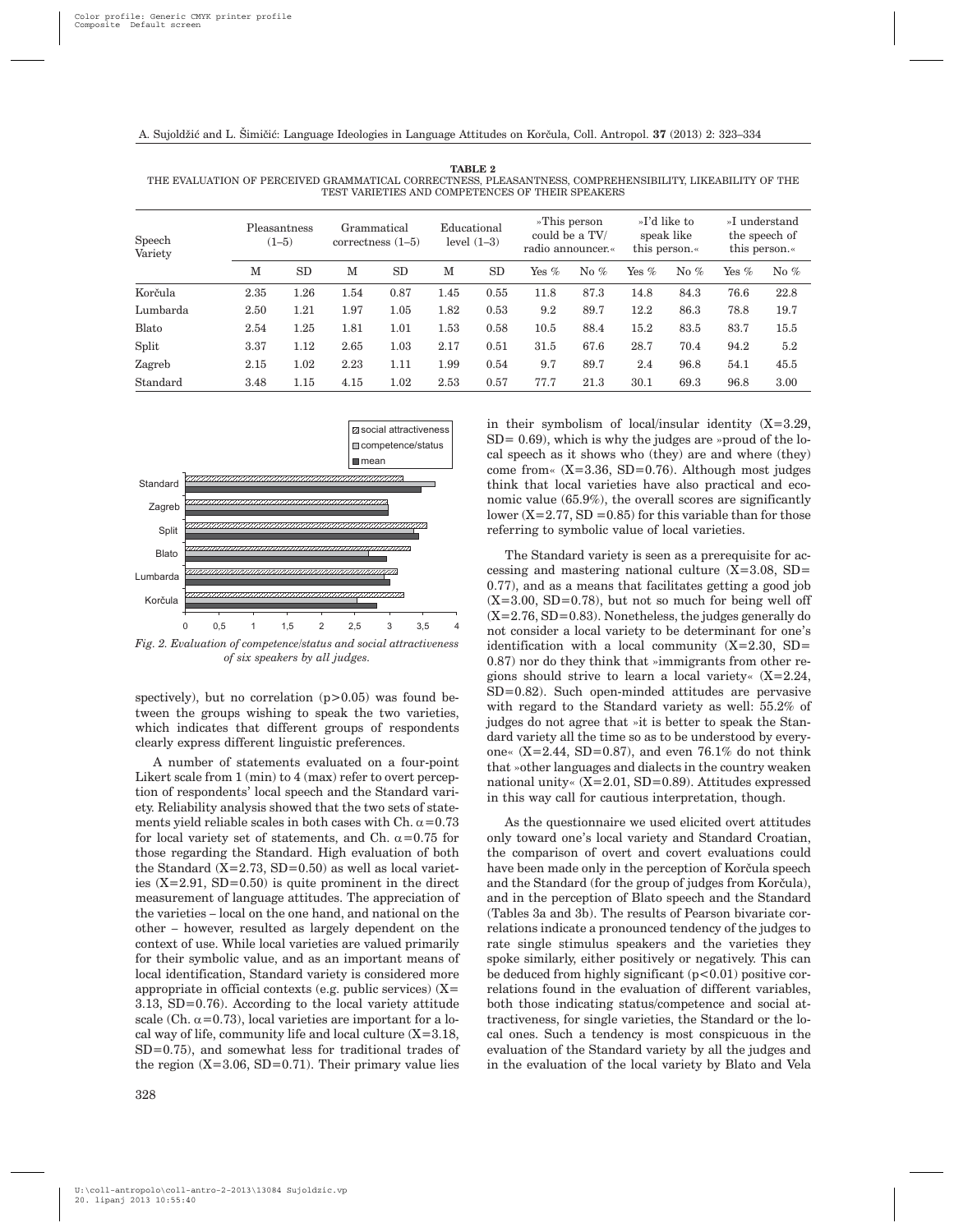|         |           |                          | Korčula Urban Variety (K) |            |    |           | Standard Variety (S)     | Overt Attitudes (OA) |                 |                          |            |   |
|---------|-----------|--------------------------|---------------------------|------------|----|-----------|--------------------------|----------------------|-----------------|--------------------------|------------|---|
|         | ST        | <b>SA</b>                | PL                        | GC         | ED | ST        | <b>SA</b>                | PL                   | GC              | ED                       | Κ          | S |
| K-ST    |           |                          |                           |            |    |           |                          |                      |                 |                          |            |   |
| K-SA    | $0.428**$ | $\overline{\phantom{0}}$ |                           |            |    |           |                          |                      |                 |                          |            |   |
| K-PL    | $0.369**$ | $0.526**$                |                           |            |    |           |                          |                      |                 |                          | $0.273**$  |   |
| $K$ -GC | $0.392**$ | $0.231**$                | $0.300**$                 |            |    |           |                          |                      |                 |                          |            |   |
| K-ED    | $0.413**$ | $0.213**$                | $0.218**$                 | $0.262**$  | -  |           |                          |                      |                 |                          |            |   |
| $S-ST$  |           |                          |                           |            |    |           |                          |                      |                 |                          |            |   |
| S-SA    |           |                          |                           |            |    | $0.586**$ | $\overline{\phantom{0}}$ |                      |                 |                          | $-0.172**$ |   |
| $S-PL$  |           |                          |                           |            |    | $0.453**$ | $0.515**$                |                      |                 |                          |            |   |
| $S-GC$  |           |                          |                           | $-0.175**$ |    | $0.434**$ | $0.275**$                | $0.389**$            | $\qquad \qquad$ |                          |            |   |
| $S$ -ED |           |                          |                           |            |    | $0.521**$ | $0.303**$                | $0.264**$            | $0.479**$       | $\overline{\phantom{m}}$ |            |   |
| K-OA    |           |                          | $0.273**$                 |            |    |           | $-0.172**$               |                      |                 |                          |            |   |
| S-OA    |           |                          |                           |            |    |           |                          |                      |                 |                          | $0.304**$  |   |

**TABLE 3A** THE CORRELATIONS BETWEEN OVERT AND COVERT LANGUAGE ATTITUDES OF KORČULA RESPONDENTS TOWARDS THEIR LOCAL VARIETY AND STANDARD VARIETY

ST – status; SA – social attractiveness; PL – pleasantness; GC – grammatical correctness; ED – speaker's education; K – Korčula variety; S – Standard variety

**TABLE 3B** THE CORRELATIONS BETWEEN OVERT AND COVERT LANGUAGE ATTITUDES OF BLATO AND VELA LUKA RESPONDENTS TOWARDS THEIR LOCAL VARIETY (OF BLATO) AND STANDARD VARIETY

|             |           |                          | Blato Variety (B) |           |           |           | Standard Variety (S) | Overt Attitudes (OA) |           |                          |           |           |
|-------------|-----------|--------------------------|-------------------|-----------|-----------|-----------|----------------------|----------------------|-----------|--------------------------|-----------|-----------|
|             | <b>ST</b> | <b>SA</b>                | PL                | GC        | ED        | <b>ST</b> | <b>SA</b>            | PL                   | GC        | ED                       | B         | S         |
| B-ST        |           |                          |                   |           |           |           |                      |                      |           |                          | $0.195**$ |           |
| <b>B-SA</b> | $0.675**$ | $\overline{\phantom{0}}$ |                   |           |           |           |                      |                      |           |                          | $0.170**$ |           |
| $B-PL$      | $0.559**$ | $0.504**$                |                   |           |           |           |                      |                      |           |                          | $0.284**$ |           |
| B-GC        | $0.514**$ | $0.268**$                | $0.521**$         | -         |           |           |                      |                      |           |                          | $0.187**$ |           |
| B-ED        | $0.434**$ | $0.226**$                | $0.323**$         | $0.337**$ |           |           |                      |                      |           |                          |           |           |
| S-ST        |           | $0.243**$                |                   |           |           |           |                      |                      |           |                          |           |           |
| S-SA        |           |                          |                   |           |           | $0.543**$ |                      |                      |           |                          |           |           |
| $S-PL$      |           |                          |                   |           | $0.423**$ | $0.402**$ | $0.455*$             |                      |           |                          |           | $0.170**$ |
| $S-GC$      |           |                          |                   |           |           | $0.466**$ | $0.290**$            |                      |           |                          |           |           |
| $S$ -ED     |           |                          |                   |           |           | $0.502**$ |                      | $0.256**$            | $0.403**$ | $\overline{\phantom{0}}$ |           |           |
| B-OA        | $0.195**$ | $0.170**$                | $0.284**$         | $0.187**$ |           |           |                      |                      |           |                          |           |           |
| S-OA        |           |                          |                   |           |           |           |                      | $0.170**$            |           |                          |           |           |

ST – status; SA – social attractiveness; PL – pleasantness; GC – grammatical correctness; ED – speaker's education; B – Blato variety; S – Standard variety

Luka judges. What is particularly interesting is that besides the expected positive correlations between the ratings of a stimulus speakers' status, his/her level of education, and »grammatical correctness« of his/her speech, the evaluations of the status and social attractiveness are always highly correlated (and this is more or less valid for all three varieties). Moreover, the aesthetic evaluation of »pleasantness of speech« is in most cases correlated with »grammatical correctness« and often with a perceived level of a stimulus speakers' education and their perceived status (Tables 3a and 3b). Statistically significant correlations between the evaluations of local speech and Standard are rather an exception. One of them concerns a significant  $(p<0.01)$  positive correlation in the group of Korčula judges between the overt evaluations of the Standard variety and the local Korčula variety (Table 3a), which is indicative of a possible co-existence of contradictory linguistic ideologies and a lack of their mutual exclusiveness. Additionally, a significant negative correlation between the grammatical correctness of the Korčula speech and the Standard variety as well as a significant negative correlation between the so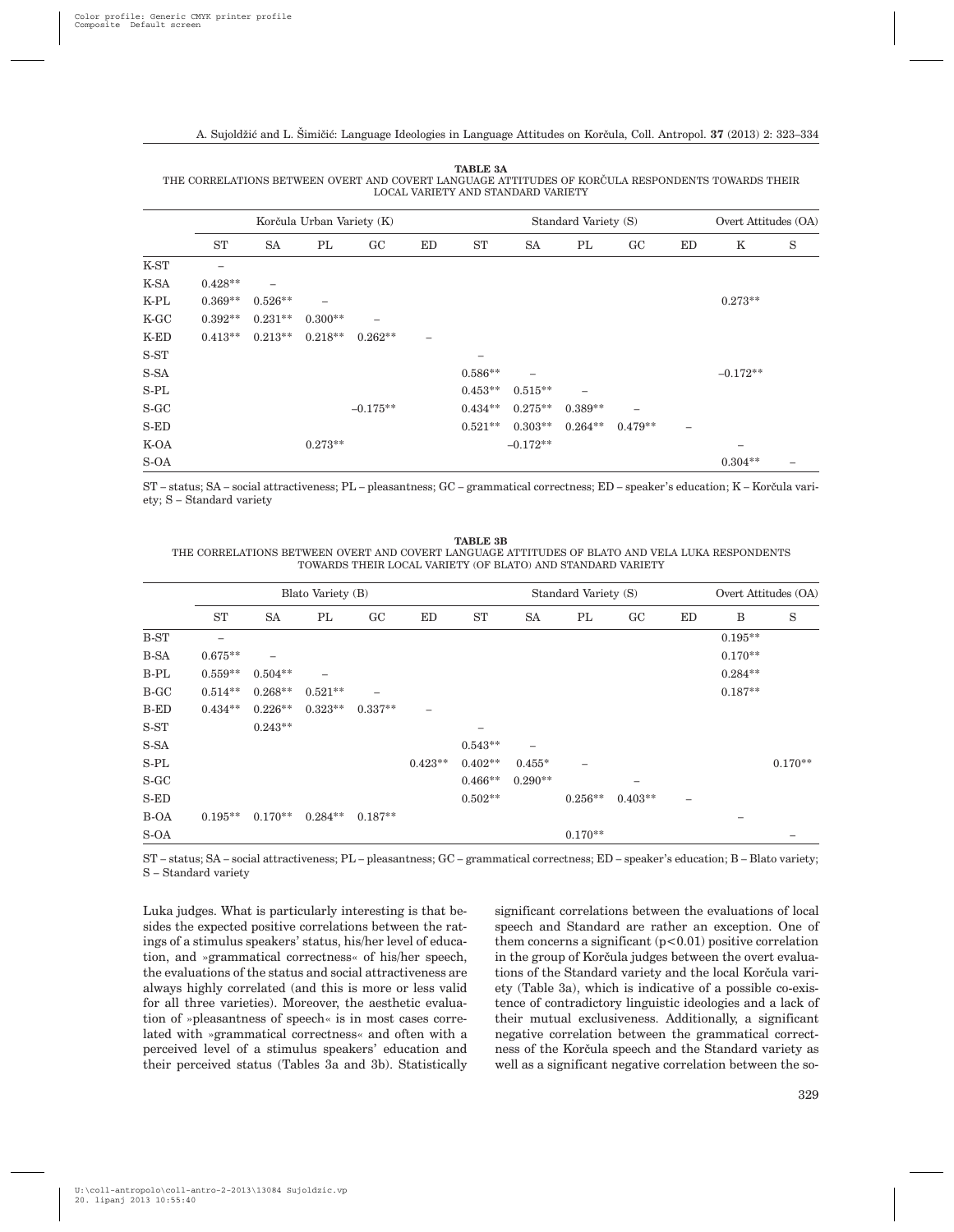cial attractiveness of the Standard variety and overt positive attitudes toward local speech point at the awareness of the Korčula judges of the differential functions of the two varieties.

# *The role of the origin and place of residence for overt and covert language attitudes*

By means of one-way ANOVA, statistically significant differences  $(p<0.05)$  between judges living in three places on the island of Korčula were found in the evaluation of the stimulus speakers of the three non-insular varieties – those from Split, Zagreb, and the Standard – on semantic-differential scales (Figures 3a-3c).

While the differences in the evaluation of the Standard regard both status and social attractiveness component, the evaluation of the two urbanolects were evaluated significantly different by the three groups only in terms of status. Curiously enough, the judges from Vela Luka show the tendency of assigning the highest values to Zagreb and Standard varieties, while Blato judges in most cases assigned the lowest values to the three speakers in question (Figures 3a-3c).

Table 4 contains the values for the variables for which statistically significant differences  $(p<0.05)$  according to place of living were found by one-way ANOVA. The highest scores for the three sample groups are in bold. In the second set of questions in indirect attitude testing pleasantness of speech and the wish to speak like the Standard variety stimulus speaker, as well as the perception of grammatical correctness, pleasantness and education are most disputed points between the three groups. Again, Vela Luka speakers assigned the highest values for all variables concerning the audio-recordings. Besides significantly different evaluation of the status of Split speaker as mentioned above, Korčula, Vela Luka, and Blato judges differed also in their perception of comprehensibility of the same speaker.

The responses between Korčula, Vela Luka, and Blato students differed also in their wish to speak like Blato stimulus speaker in that 20.5% of Blato students answered positively to that question (compared to 15.6% in Vela Luka, and 11.3% in Korčula). The level of education of Lumbarda speaker as well as »grammatical correctness« of the variety itself were evaluated significantly more positively by Vela Luka respondents and those from Blato (Table 4). Even though the three groups did not differ significantly in overtly expressed attitudes toward their own local varieties (p>0.05 on one-way ANOVA test), they did differ again in the perception of the value of the Standard. As in indirect attitude testing, direct elicitation of attitudes only confirmed highest scores for Vela Luka group of judges  $(X=2.79, SD=0.47)$ , and significantly lower in Blato  $(X=2.62, SD=0.52)$ .

If statistically significant differences in the evaluation of stimulus speakers by the three groups of judges according to the place of living concern only the insular varieties from Korčula (which is not quite unexpected), we were also interested into the relevance of the respondents' origin (their and their parents' place of birth) in order to account for possible relevance of family back-



*Fig. 3a. Evaluation of stimulus speakers by Korčula judges.* 



*Fig. 3b. Evaluation of stimulus speakers by Blato judges.*



*Fig. 3c. Evaluation of stimulus speakers by Vela Luka judges.*

ground in forming certain language attitudes. Surprisingly enough, Regionality Index resulted as a relevant discriminant factor in the evaluation of the two insular varieties again for both status and social attractiveness (Table 5). In both cases some sort of immediate descent from the island of Korčula seems to be decisive for assigning generally higher values to both Blato and Lumbarda variety. On the basis of the results one can also hypothesize that parental place of birth is not as important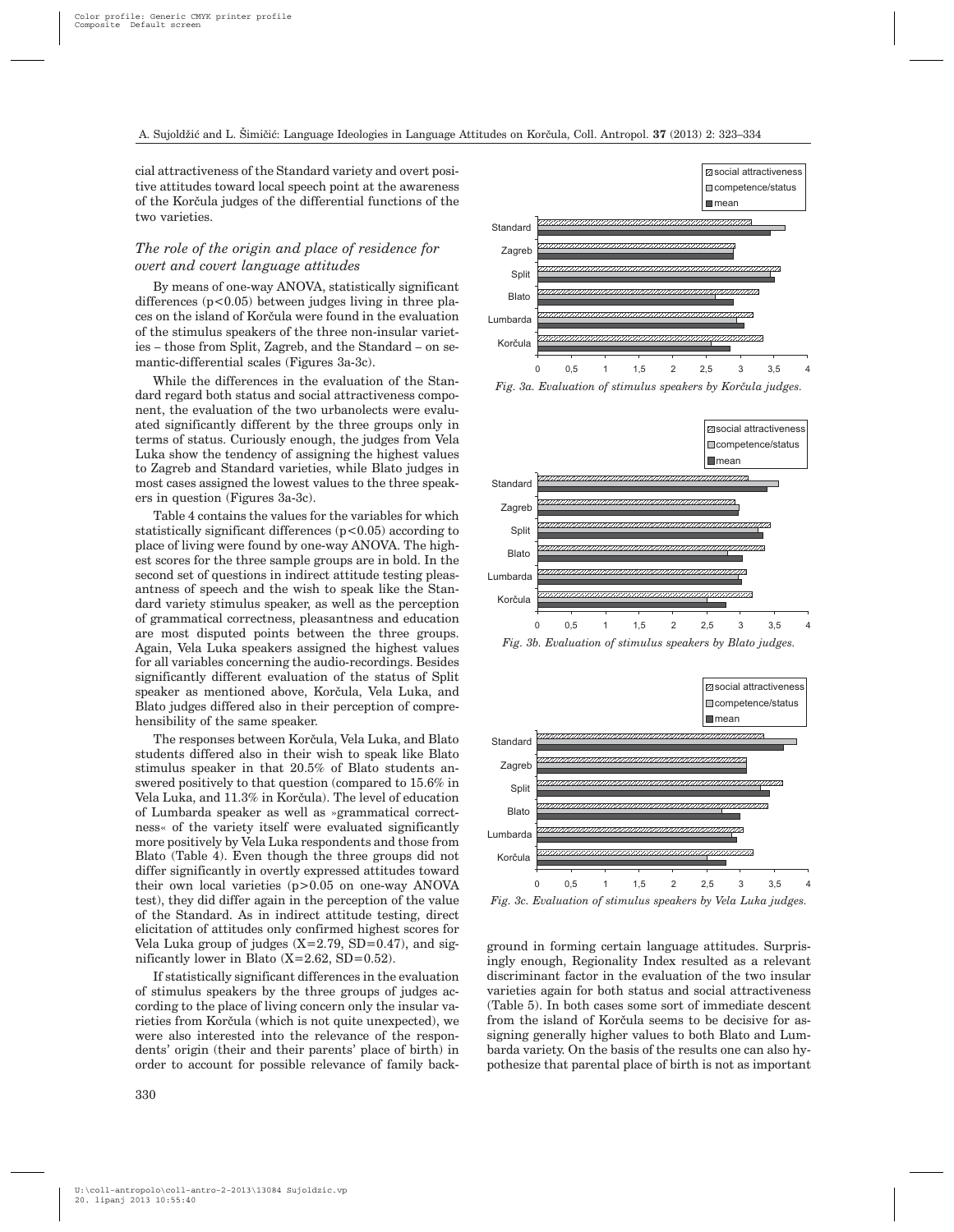**TABLE 4** GRAMMATICAL CORRECTNESS, PLEASANTNESS, COMPREHENSIBILITY, LIKEABILITY OF THE VARIETIES AND COMPETENCES OF THEIR SPEAKERS BY JUDGES' PLACE OF RESIDENCE

| Speech<br>Variety |      | Pleasantness<br>$(1-5)$ |      |      | Grammatical<br>correctness $(1-5)$ |      | Educational<br>level $(1-3)$ |      |      | »I'd like to speak<br>like this person. |    |                | »I understand the<br>speech of this person.« |                          |    |
|-------------------|------|-------------------------|------|------|------------------------------------|------|------------------------------|------|------|-----------------------------------------|----|----------------|----------------------------------------------|--------------------------|----|
|                   | KR   | VL                      | BL   | KR   | VL                                 | BL   | ΚR                           | VL   | BL   | ΚR                                      | VL | BL             | KR                                           | VL                       | BL |
| Korčula           |      |                         |      |      |                                    |      |                              |      |      |                                         |    |                |                                              |                          |    |
| Lumbarda          |      |                         |      | 1.84 | 1.86                               | 2.28 | 1.76                         | 1.90 | 1.82 |                                         |    |                |                                              |                          |    |
| Blato             |      |                         |      |      |                                    |      |                              |      |      | 11.3%                                   |    | $15.6\%$ 20.5% |                                              |                          |    |
| Split             |      |                         |      |      |                                    |      |                              |      |      |                                         |    |                |                                              | $94.8\%$ 97.3\% $90.4\%$ |    |
| Zagreb            | 2.00 | 2.31                    | 2.21 | 2.06 | 2.38                               | 2.35 | 1.93                         | 2.09 | 1.97 |                                         |    |                |                                              |                          |    |
| Standard          | 3.48 | 3.72                    | 3.25 |      |                                    |      |                              |      |      | 24.7%                                   |    | 44.2% 25.0%    |                                              |                          |    |

Legend: KR – residents of Korčula town; VL – residents of Vela Luka; BL – residents of Blato

as a respondent's place of birth; actually, it seems that in the second generation of immigrants to the island (RI3), the need to »fit in« may be more pronounced than in RI1 and RI2 groups, and is manifested in generally the highest evaluations of local speakers. This hypothesis could further be supported by lowest evaluations of Korčula stimulus speakers by those judges who were not born on the island, although at least one of their parents was born there. Such a hypothesis could be postulated for covert attitudes only.

However, when asked directly about their opinions and beliefs concerning a local variety (but not the Standard), the degree of »rootedness« in the milieu seems to play a more significant role. Those judges who belong to at least the second generation living on the island expressed significantly better opinions about their local speech than those who do not originate from the island. While there was no significant difference in the evaluation of the Korčula speaker, the Split stimulus speaker was evaluated significantly higher by those judges who have no immediate roots on the island of Korčula.

## *The role of speech recognition in language evaluation*

Within the language ideological framework in order to uncover ideas that were relevant to our respondents in making the above evaluations, the study also addressed respondents' beliefs about speakers' backgrounds. Patterns of the respondents' (mis)identifications were analyzed to find out how these may relate to salient social groups. Their perceptions of who uses a particular language variety indicate the ideas with which the respondents framed their understanding of linguistic varieties within the context of social categories salient for each particular variety when they tried to determine the origin of each speaker. The regional urbanolect (Split) was recognized by the vast majority of the judges, while the figures are the lowest for the largest urbanolect of the country (Zagreb) (Figure 4). Only somewhat less than a third of the total sample recognized the speech of Kor čula correctly, while the rates are higher for the other two varieties on the island. While the speech of Lumbarda is well-known for its specific vocalism and there-



*Fig. 4. Rate of stimulus speakers' recognition by all judges.*

fore highly recognizable, the best recognition of the stimulus speaker from Blato may be attributed to the fact that the majority of the judges come from Blato and Vela Luka. Missing answers imply not only the absence of a response, but also »don't know« and »not sure« responses. The speech recognition rates for Standard variety are absent from Figure 4 due to an apparent attempt by the vast majority of judges to »place« the Standard into some specific geographical region of the country. Interestingly enough, 250 students thought this variety was typical of Zagreb as the capital of Croatia. Although such classification of the Standard is understandable due to Zagreb's central administrative role, it may be hard to accept the fact that 47% of adolescents in the sample are unaware of the fact that Zagreb lies in the heart of the Kajkavian region. At the same time, only slightly fewer students (44%) believe that urban Kajkavian as spoken in Zagreb is the language spoken in the rural regions of the NW Croatia. Somewhat bigger surprise was an unexpectedly low recognition rate of the urban speech of the town of Korčula. If Split speaker were not recognized almost unanimously, we could have postulated that the recognition of urbanolects expectedly poses the greatest problems in terms of their recognition. A high rate of recognition of Split variety, however, proves that the most prestigious regional urbanolect may be an exception to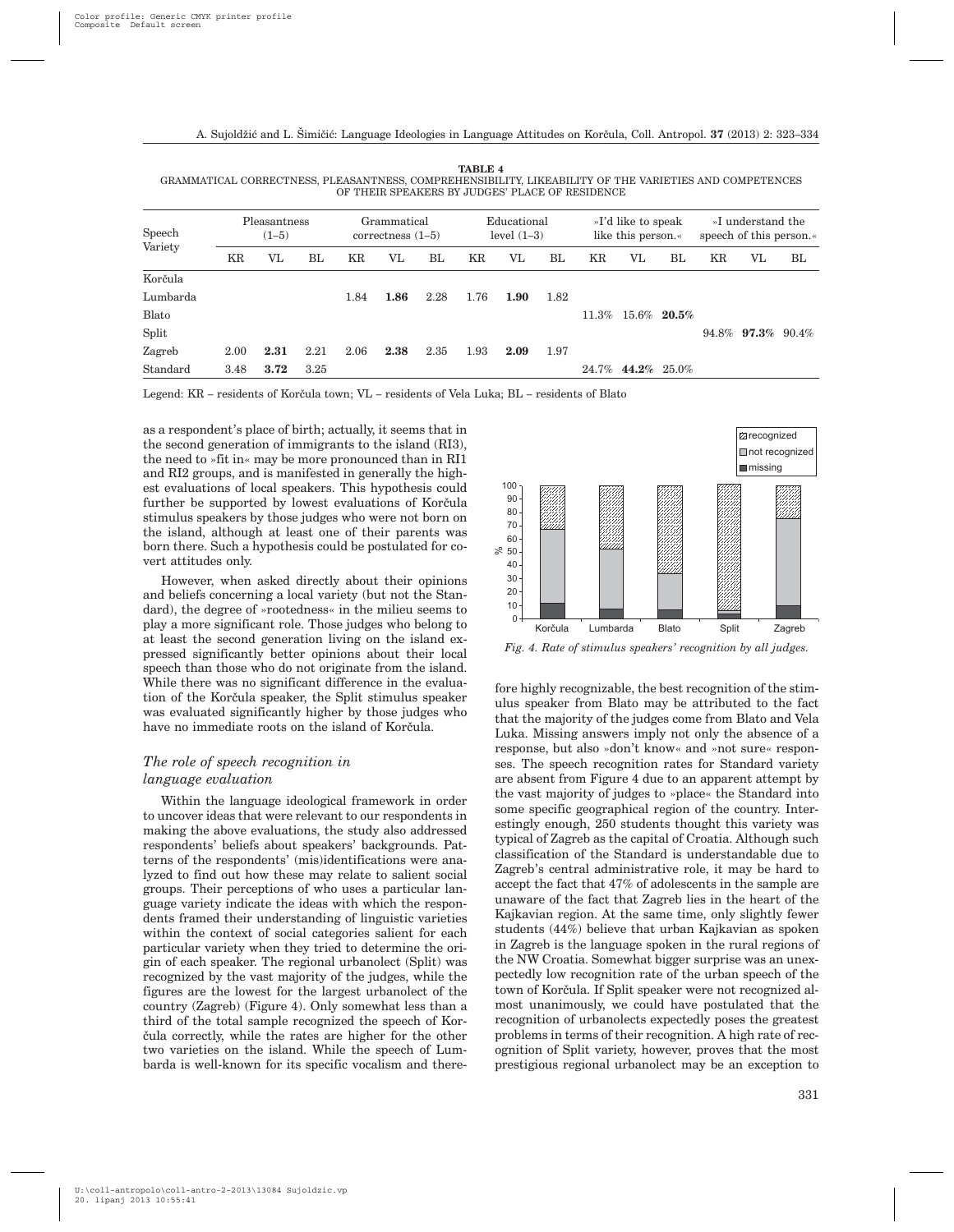this rule. This seems to be the case as the rate of recognition of the stimulus speaker from Split does not differ significantly between judges in Vela Luka, Blato, and Korčula respectively, nor does it differ between the judges depending on assigned Regionality Indices.

Expectedly, statistically significant differences between the judges from three different places on the island in the evaluation of the stimulus speakers differed significantly for non-Korčula speakers, i.e. for those speakers from Split, Zagreb and the Standard variety speaker, but it comes as a surprise that the statistically significant differences  $(p<0.05)$  between the three groups of judges were found also in the recognition rate for the three insular speakers from Korčula town, Lumbarda, and Blato. As expected, the judges recognized best their local varieties, be they their own or the neighbouring ones (the speech of Lumbarda in Korčula, and the speech of Blato in Vela Luka) (Figure 5). As noted earlier, the speech of Lumbarda is well-recognizable and is particularly stereotyped in the nearest town, namely in Korčula. The speech of Korčula, on the other hand, being the largest urban variety on the island is characterized by all the features normally associated with urbanolects, albeit in a lower degree than Split urbanolect, for instance. Larger than Korčula's average number of immigrants both from the rest of the island and elsewhere certainly contributed to dialectal levelling and 'mixing' due to which its speech is less recognizable, particularly to those who live on the opposite part of the island. Even though the speech of Blato was recognized by the majority of Korčula judges, recognition rates were expectedly significantly higher in Vela Luka and Blato schools.



Kor~ula Vela Luka Blato *Fig. 5. Percentage of correct recognitions of the varieties (Kor- ~ula, Blato, Lumbarda) for which the three groups of judges (from Korčula, Vela Luka, and Blato) differed significantly.* 

According to the t-test for equality of means, in terms of the recognition Regionality Index (RI) proved to be a relevant variable only in case of the Korčula stimulus speaker  $(p<0.05)$ . This speaker was best recognized by RI4 judges whose at least one parent was born on the island, but who are born elsewhere. The rate of correct recognition among that group was 46.7%, and is followed by the RI5 group with 39.5% recognition rate. At the same time Korčula speaker was poorly recognized by RI1 respondents (mere 26.2%), although this group was best in recognizing the speaker from Split (high 95.2%). Interestingly enough, Blato and Lumbarda stimulus speakers

were best recognized by RI3 judges, who are born on the island, but whose parents come from elsewhere (75.2% and 54.3% respectively). The highest rate of recognition of Blato and Lumbarda speakers among RI3 judges corresponds to this group's highest rating of the two speakers for social attractiveness. Overall, the correct recognition of the Standard variety was very low in all groups by Regionality Index, ranging from 1.9 to 3.5%.

To find out whether and to what extent speech recognition influences evaluation of the speakers, we tested significance of the differences in the evaluation of the test recordings between those who recognized individual varieties and those who did not recognize them. For the vast majority of items (variables) no statistically significant differences were found in the evaluation of the two groups of judges. Notable was, however, a tendency to assign higher scores to those speakers one recognizes correctly.

### **Discussion and Conclusions**

A general tendency to evaluate stimulus speakers in a coherent manner, either positively or negatively on a number of dimensions, can be inferred from the analysis of covert attitudes data. Such a trend is observable in a strikingly consistent evaluation of the Standard and Split speakers as well as in high correlations found in the evaluation of different dimensions regarding single speakers (e.g. Tables 3a and 3b). Standard stimulus speaker was absolutely the best evaluated speaker for all the status/competence qualities (including the level of education, »grammatical correctness«, and suitability to work as a TV/radio announcer), and also for likeability (namely, pleasantness of speech and the wish to speak like the stimulus speaker), although he was rated only fourth for social attractiveness. What makes it particularly interesting is the fact that the majority of the judges were not even aware that they were evaluating a speaker of the Standard Croatian. Many could not locate the origin of this speaker, and 47% of respondents thought the speaker was coming from Zagreb region. This raises some interesting questions regarding the value of speech recognition in language attitude studies that will be discussed below.

The stimulus speaker from Split*,* being a linguistic representative of the largest urban setting in the region, and speaking the most influential regional urbanolect, is expectedly rated just slightly below the Standard Croatian speaker. Moreover, the highest rating of this speaker for social attractiveness follows the trends revealed by earlier studies. In earlier language attitudes studies the largest local (or regional) urban variety was evaluated best for social attractiveness, whereas speakers of standard varieties were graded best for the status and/or competence component $16,17$ .

Bearing in mind that the town of Korčula is the only (officially) urban settlement on the island, on the basis of earlier findings one could have expected that the speaker from Korčula would be rated best for social attractiveness. Although the third-place rating is not far from the expected, somewhat contradictory is an extremely low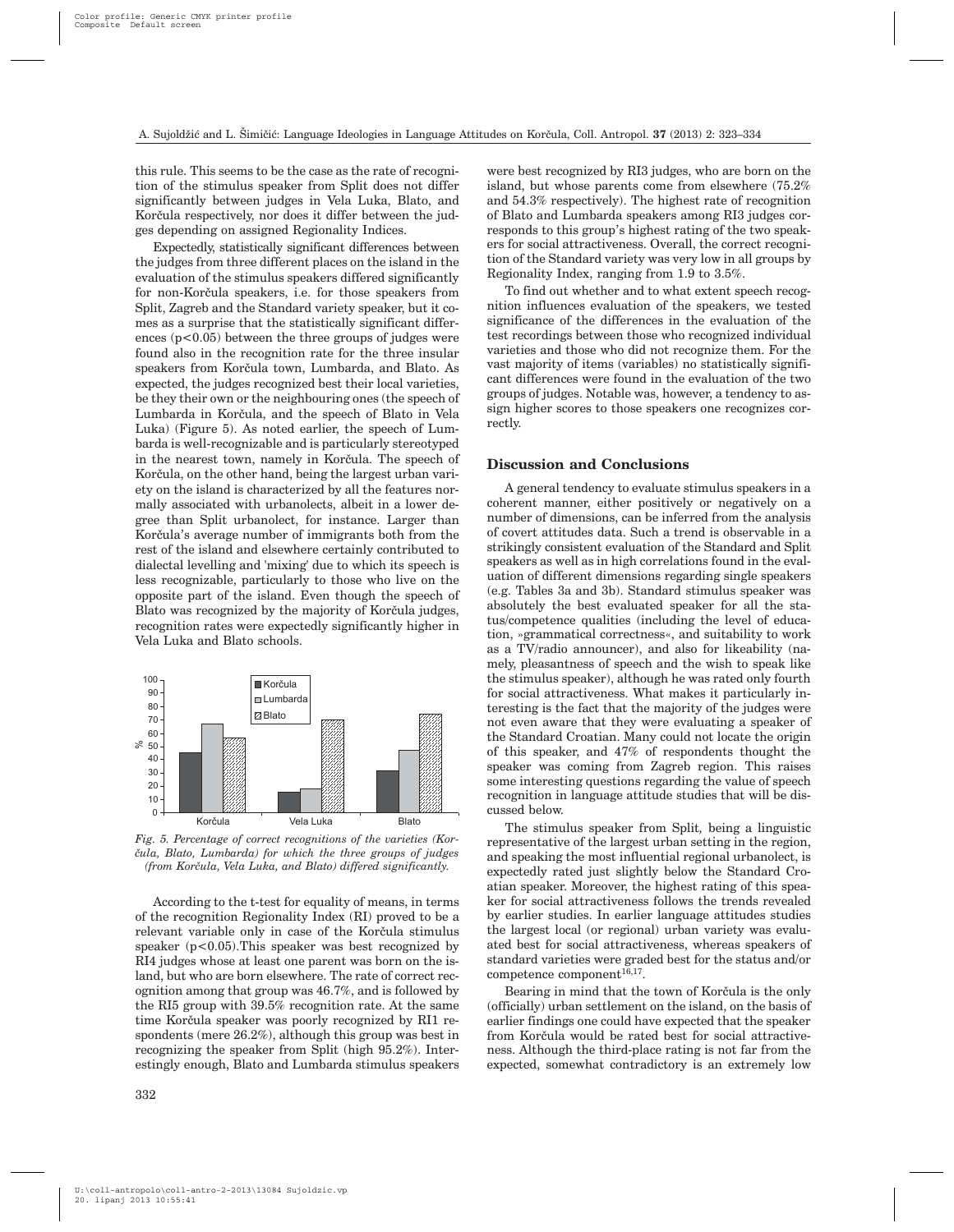rating this speaker received for likeability (»pleasantness of speech« and the wish to speak alike); only Zagreb speaker faired lower than the one from Korčula. Besides, the overall lowest ranking of the Korčula speaker in terms of competence/status is highly correlated to perceived »ungrammaticality« and low educational level of that speaker. Contrary to the low evaluation of the speaker from Korčula, the speaker from Lumbarda was perceived as superior in status to both Korčula and Blato speaker. At the same time, this speaker was considered the least socially attractive among the three speakers on the island of Korčula. This is particularly notable considering that Lumbarda is the smallest of the three settlements presented by a speaker in this verbal guise test, which implies the obtained results clash with the expected tendency that smaller varieties score better on social attractiveness dimension and much less so on status dimension.

Another unexpected finding is the pronounced inclination of Vela Luka judges to rate all the stimulus speakers (with the exception of Korčula) significantly higher than the judges from Korčula and even more so than those from Blato. Although more positive evaluation of Lumbarda speaker by Vela Luka judges could be assigned to the fact that Vela Luka is located furthest away from Lumbarda, which is why they are less prejudiced than Korčula judges who are, on the other hand, more connected to Lumbarda, and expectedly have stronger stereotypes towards Lumbarda speech. However, due to the tendency noticed among Vela Luka students to assign high values to all stimulus speakers and positively evaluate the varieties spoken by them, the explanations are not always straightforward. While in some cases such choices could easily be accounted for, the lack of exceptions in significantly higher ratings could suggest more a socio-psychological disposition to positive evaluations than some other well-defined motive.

Since the trend detected in our results is completely reversed not only in the case of unexpectedly high evaluation of Lumbarda speaker, but also in the case of the only urban variety on the island, this led us to look for potential motives of such at times surprising tendencies in the evaluation of the speakers. One of the possible ways was to look into the speech recognition variable in order to check whether the judges evaluated what we as researchers thought they evaluated.

An insight into of the relation between stimulus speech recognition and attitudes towards a relevant linguistic variety has been shown to be a potentially interesting gateway to the analysis of language ideologies pervasive in a particular linguistic community. The recognition of the Standard in our study is extremely low (1.9%), even when compared to previously obtained already modest percentage of recognition in bilingual Istria (where 7% correctly identified the Standard as nation-wide variety)17. It also differs significantly from other similar studies, like the one carried out by Garrett et  $al.1$  among teachers and students in Wales, in which over 40% of the sample correctly recognized RP (Received Pronunciation). As identified by the authors of that study the problem might be in the fact that »identifying one speaker's provenance as »Cardiff« and another's as »RP« are qualitatively different judgments«1. While this qualitative difference was a facilitating circumstance in the Welsh study, it proved to make a correct judgment more difficult in Croatia. Despite the fact that in both cases standard varieties are more widespread in the public life, the nature and formation of the two standards is different. This withdraws the fact that different types of judgments are permitted in the two cases. However, relatively consistent patterns detected in the groups of those judges who did not recognize the standard variety (the vast majority of whom thought they were evaluating a speaker from Zagreb), call for modification of the speech recognition question by introducing »standard variety« as one of the possibilities in a multiple choice question. Another difference compared to the Welsh study is a high recognition rate of in-groups observed in our study compared to the Welsh one. Notable was, whatsoever, a tendency to assign higher scores to those speakers one recognizes correctly regardless of the kind of grouping performed in the sample. The highest rate of recognition of Blato and Lumbarda speakers among RI3 judges, for instance, corresponds to this group's highest rating of the two speakers for social attractiveness.

On the basis of the results one can also hypothesise that parental place of birth is not as important as a respondent's place of birth; actually, it seems that in the second generation of immigrants to the island, the need to »fit in« may be more pronounced in RI3 than in RI1 and RI2 groups, and is manifested by covert attitudes and in generally the highest evaluations of local speakers, although this seemingly more democratic disposition could be assigned to the tolerance of difference encountered already at home.

The relation in the perception of the Standard and Zagreb stimulus speakers has been found particularly intriguing in this study. High evaluation of the speaker from Zagreb for competence/status variables (including level of education and »grammatical correctness«), and quite low for social attractiveness and pleasantness would not attract too much attention unless we knew that almost half of the sample (44%) thought this speaker was coming from the mostly rural area of NW Croatia. Moreover, if the Standard speaker was considered by most judges as originating in Zagreb, it comes as little surprise that he was so well perceived on status and lower on social attractiveness, but how come he was perceived by a high 77.7% as suitable to work as a TV/radio announcer.

The consistent significant correlations between overt and covert attitudes obtained in the evaluation of Blato and Standard variety by Blato and Vela Luka students indicates the internalization of both local ideology valuing one's own distinctive and traditional dialect as a form of symbolic capital, and the nationally dominant ideology of the Standard as a source of cultural capital at the national linguistic market. The two varieties clearly fulfil different functions in the social life of a community so that local varieties are assigned higher symbolic value, while the Standard is perceived as having a more instrumental function. This points to the notion of equality of the two varieties and not the superiority of the Standard